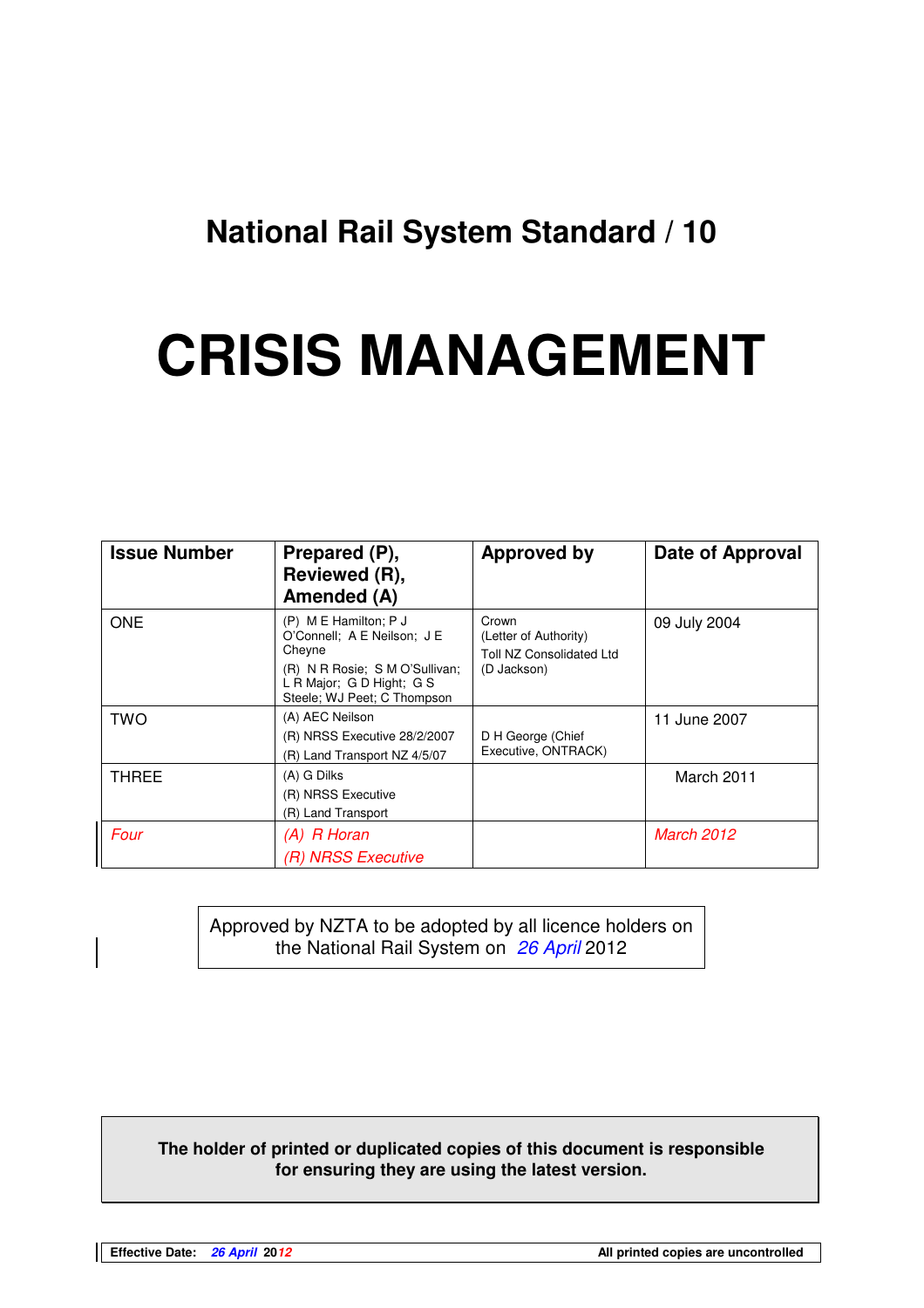## **PREFACE**

#### **National Rail System (NRS) Standard**

The objective of this NRS Standard is to provide a generic framework for the management of crisis incidents within the Rail Safety System (RSS). It is applicable for all activities involving operation of the National Rail System and is designed to meet the requirements set out in the relevant legislation and the Land Transport Safety NZ "Rail Safety Licensing and Safety Assessment Guidelines".

It should be read in conjunction with the Rail Safety System Manual and other applicable or relevant NRS Standards.

It is generic and specific to users of the National Rail System. The terminology chosen to apply to the National Rail System has been used in this NRS Standard.

#### **Review Of National Rail System (NRS) Standards**

NRS Standards are subject to periodic review and are kept up to date by the issue of amendments or new editions as necessary. The user is responsible for ensuring that they are in possession of the latest edition, and any applicable amendments.

Full details of all NRS Standards are available from KiwiRail (New Zealand Railways Corporation). The Document Controller for all NRS Standards is KiwiRail.

Suggestions for improvements to NRS Standards should be addressed to KiwiRail head office. Any inaccuracy found in an NRS Standard should be notified immediately to enable appropriate action to be taken.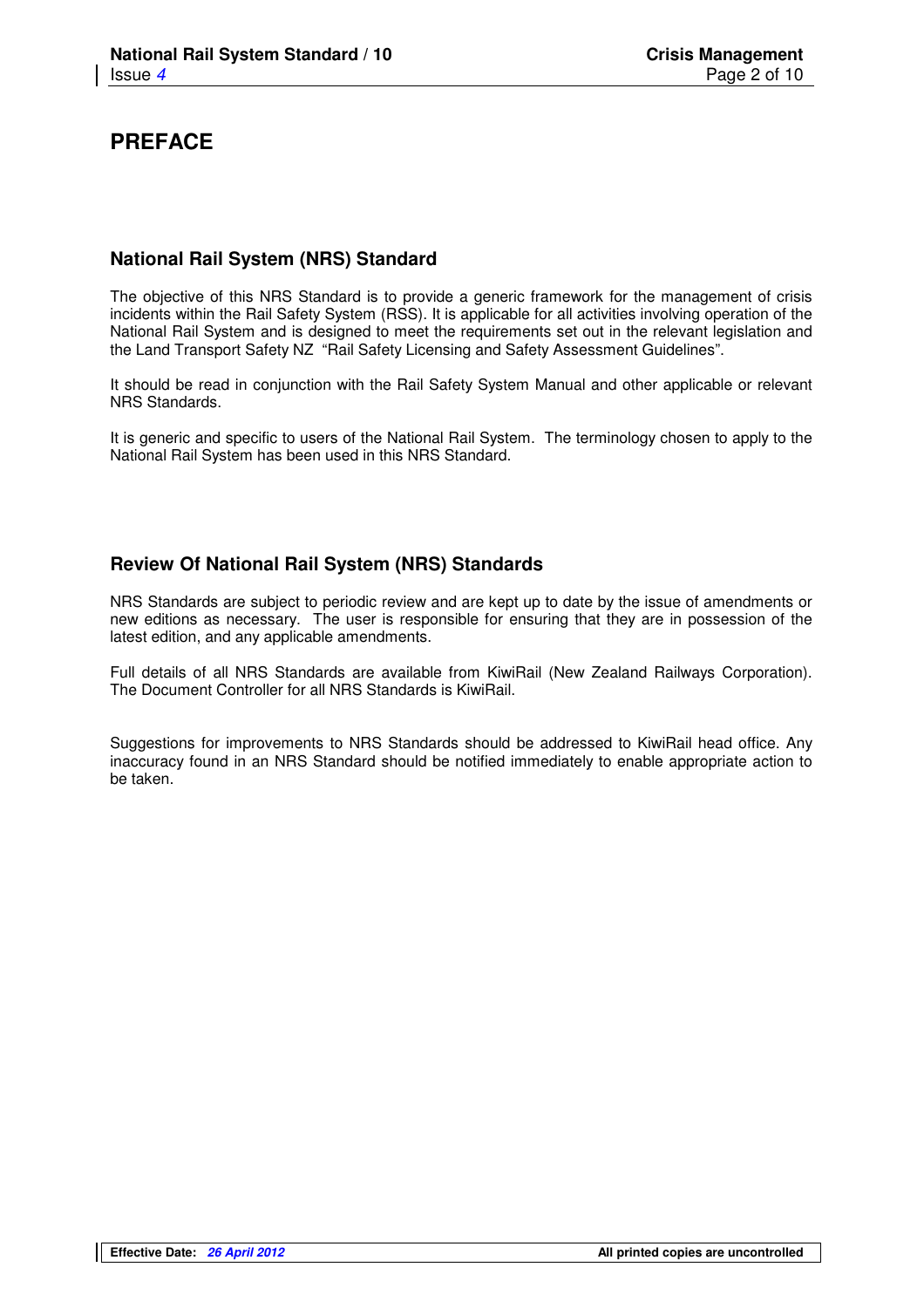## **CONTENTS**

| $\mathbf{1}$ . |     |
|----------------|-----|
|                |     |
|                | 1.2 |
| 2.             |     |
|                | 2.1 |
|                | 2.3 |
|                | 2.4 |
|                | 2.5 |
|                | 2.6 |
|                | 2.7 |
| 3 <sub>1</sub> |     |
|                | 3.1 |
|                |     |
| 4.             |     |
| 5.             |     |
|                |     |
| 6.             |     |
|                | 6.1 |
|                |     |
|                |     |
|                |     |
| 7.             |     |
| 8.             |     |
| 9.             |     |
|                |     |
|                |     |
|                |     |
|                |     |
|                |     |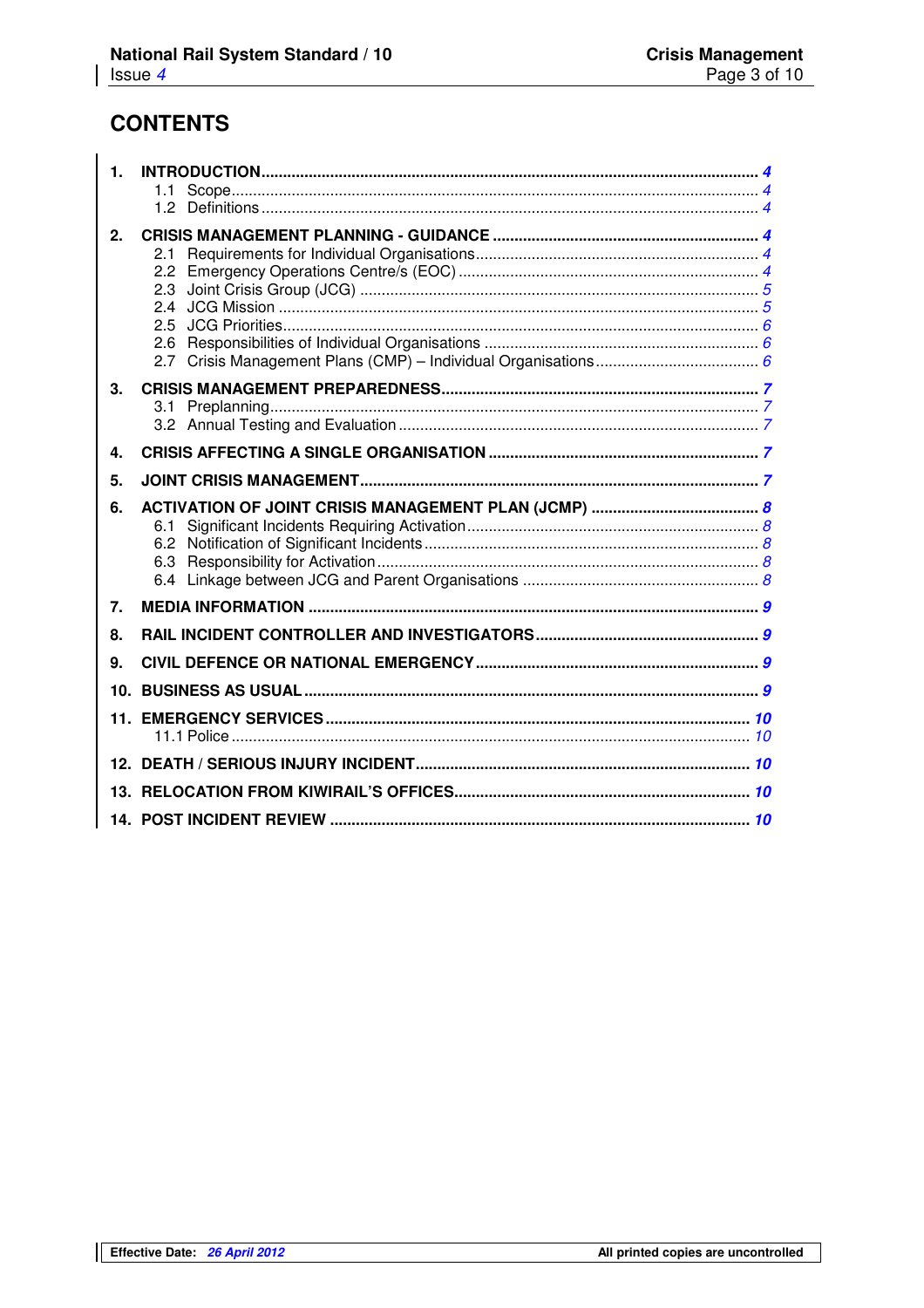## **1. INTRODUCTION**

#### **1.1 Scope**

This National Rail System Standard provides:

- guidance for developing an Organisation's Crisis Management Plan (CMP)
- a Joint Crisis Management Plan to enable the Organisation's involved to carry out much of the detailed work in resolving the crisis. This includes the structure of a co-ordinating group that can manage crisis incidents involving two or more rail industry Organisations.

#### **1.2 Definitions**

Definitions specific to this document.

**Crisis Management Plan (CMP)** means a plan prepared by a single Organisation for management of crisis situations.

**Crisis Group (CG)** means an Organisation's management team responsible for overviewing crisis management actions.

**EOC** means an Organisation's Emergency Operations Centre.

**Joint Crisis Management Plan (JCMP)** means the structure and procedures described in this NRS Standard for the management of a crisis affecting the Access Provider and one or more Operators.

**Joint Crisis Group (JCG)** means the Joint Group described in this NRS Standard responsible for overviewing crisis management actions affecting the Access Provider and one or more Operators.

**JEOC** means the Joint Emergency Operations Centre coordinated by the Access Provider.

## **2. CRISIS MANAGEMENT PLANNING - GUIDANCE**

#### **2.1 Requirements for Individual Organisations**

Each Organisation operating on the National Rail System must have its own:

- Crisis Management Plan (CMP) for smaller incidents or single Organisation issues
- Emergency Control Centre (EOC) to control activities and provide an interface point during the crisis, and
- Representatives appointed on the Joint Crisis Group (JCG).

## **2.2 Emergency Operations Centre/s (EOC)**

In the event of a crisis the decisions of the Joint Crisis Group (JCG) will be carried out through each participating Organisation's EOC. Directions to Individual EOCs will be from the Organisation's representatives in all cases.

The Access Provider will be responsible for initiating emergency and recovery actions in accordance with NRSS / 5 - Occurrence Management.

The Access Providers ECC will manage that process in consultation with the EOCs of other involved Organisations.

Each Organisation's EOC is responsible for co-ordinating arrangements for its own rail personnel, relatives of rail personnel, passengers and their relatives.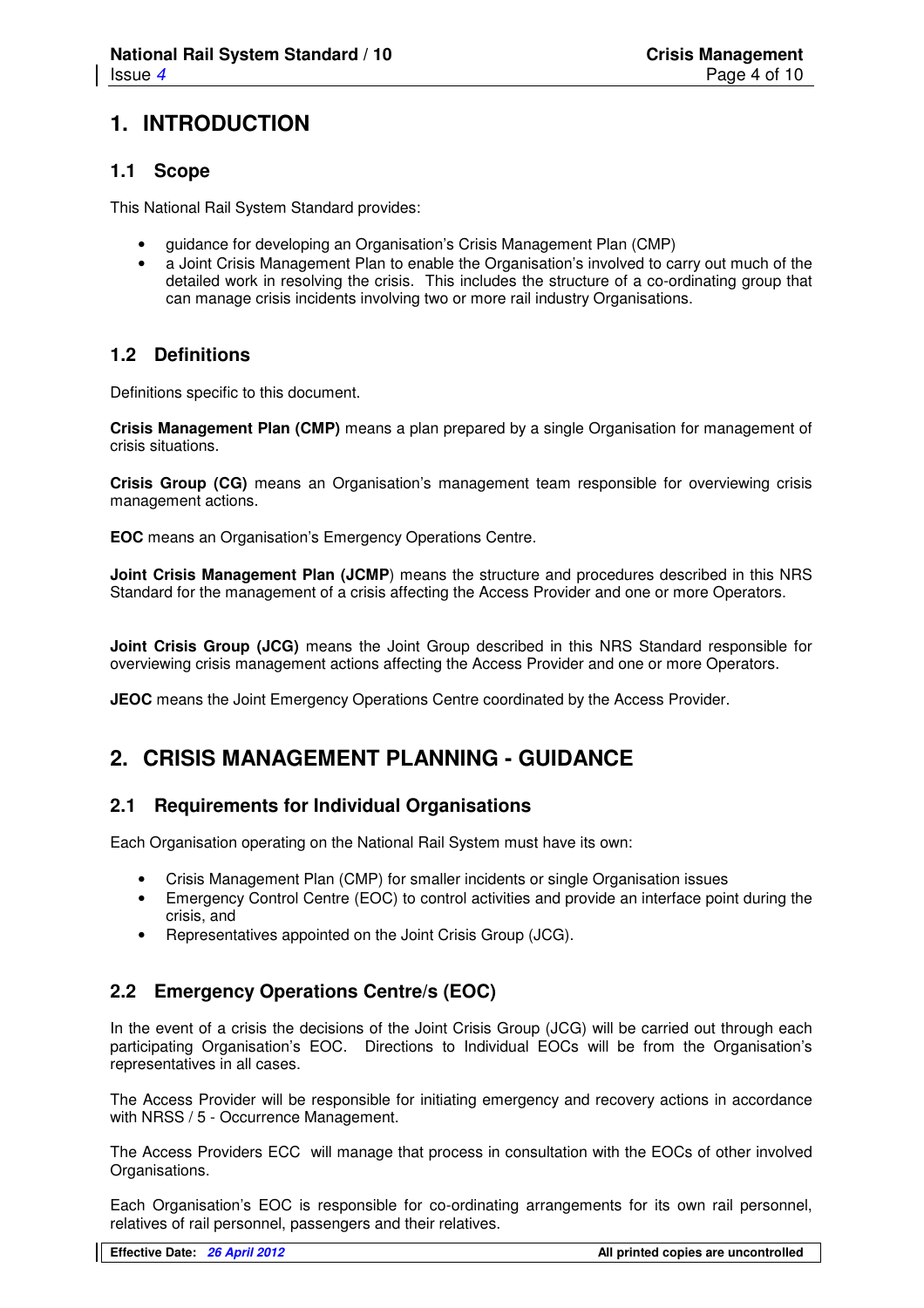## **2.3 Joint Crisis Group (JCG)**

**The JCG** is a co-ordinating and overall management body for a Joint Crisis.

**KiwiRail's Chief Executive** or his/her alternate will chair the JCG.

**Each Operator involved and Kiwirail Network** will provide a representative for the JCG. The representative should be drawn from executive management and have sufficient knowledge of the Company's responsibilities for commercial, operating and engineering functions as appropriate to ensure the Organisation is effectively represented on the JCG. Each Organisation shall appoint an alternate for their Organisation.

**Secretariat and Support Personnel** will be provided by KiwiRail.

**In the absence of telecommunications** KiwiRail's alternate plans will be implemented.

These principles can be applied by Individual Organisations in their own Crisis Management Plan.

## **2.4 JCG Mission**

The JCG mission is to:

- Take immediate action to control and limit the situation.
- Obtain and maintain overview of situation. Ascertain what has happened reason, scope, injuries / deaths.
- Communicate with EOCs and the Rail Incident Controller in conjunction with the Organisation leading the crisis management activity.
- Provide guidance, set policy and objectives for both the crisis planning process, and the response and recovery efforts following any crisis
- Manage and organise the flow of information, including keeping an accurate log of events.
- Provide liaison between participants/organisations, specifically with the crisis site team, media, rail personnel and public information.
- Co-ordinate the logistical requirements of the operation via the Emergency Operations **Centres**
- Identify strategic issues for the industry.
- Contingency planning consider the risk that a specific issue might escalate. Develop different scenarios and anticipate possible solutions
- At all times perform these functions in a cost efficient and timely manner.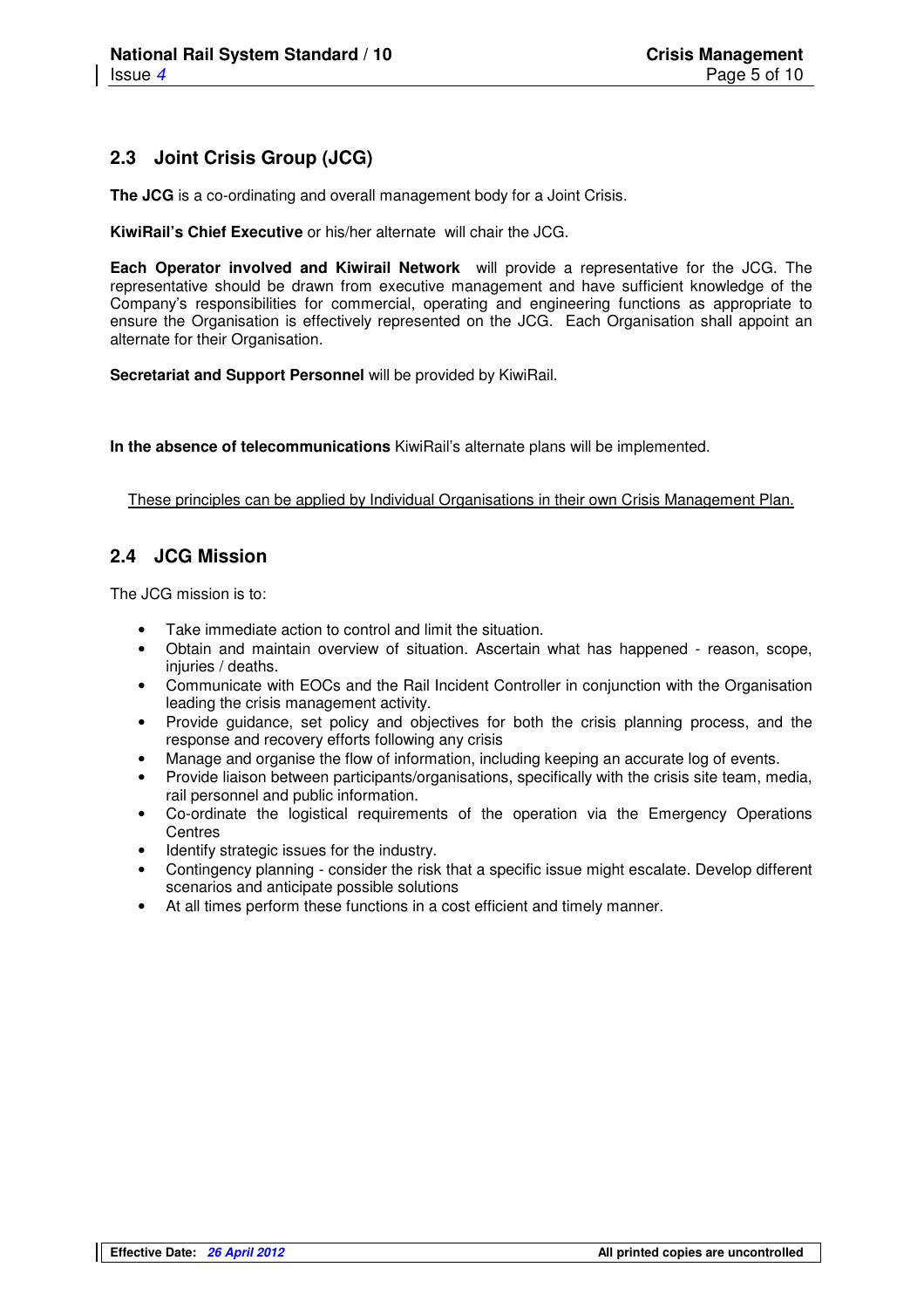#### **2.5 JCG Priorities**

The aim is to carry out all tasks necessary to return the operations to "normal" as quickly as conditions and resources allow, with due consideration for the following priorities:

- Protecting life search and rescue, first aid and medical treatment. All necessary company resources will be applied to this effort as a first priority.
- Minimising the environmental impact to the surrounding crisis site.<br>• Preservation and protection of facilities plant and equipment
- Preservation and protection of facilities, plant and equipment, evidence and participants' responsibilities under the Railways Act 2005 - fire suppression, shoring, recovery of equipment, repair, debris removal and like actions; protection of rail industry "image".
- Reviewing the resources applied to conduct any investigation and recommending change if appropriate.
- Recovery, re-establish an operational capability restoration of the work force and work performance and operating capabilities.

The following roles will normally be performed by particular Organisations EOCs, but may be co-ordinated by the JCG at the request of the Organisation concerned.

- Person care accommodation of displaced, disoriented, concerned rail personnel / people / passengers.
- Securing, recovering and minimising the loss of the customer's goods and freight.

When in doubt, assume the worst-case situation.

#### **2.6 Responsibilities of Individual Organisations**

Organisations will provide support as requested. The JCG may request through an Organisation's representative any resources required to mitigate the effects of any emergency event. Organisations should provide those resources wherever possible. Costs and work done **must** be adequately recorded for later reconciliation and settlement.

It is the responsibility of each Organisation to establish an effective reporting procedure, to ensure a rapid and effective communication flow from the site to the CG or JCG as necessary.

## **2.7 Crisis Management Plans (CMP) – Individual Organisations**

An Organisation's CMP should:

- integrate its normal functional plans with plans for dealing with emergencies
- support lower level standard operating procedures used in day to day operations, and
- provide integration between Organisations, so that where the crisis impacts more than one Organisation there is a co-ordinated approach to dealing with it. i.e. An accident or incident involving multiple Operators or damaging the National Rail System or infrastructure impacting on both the Access Provider and an Operator/s.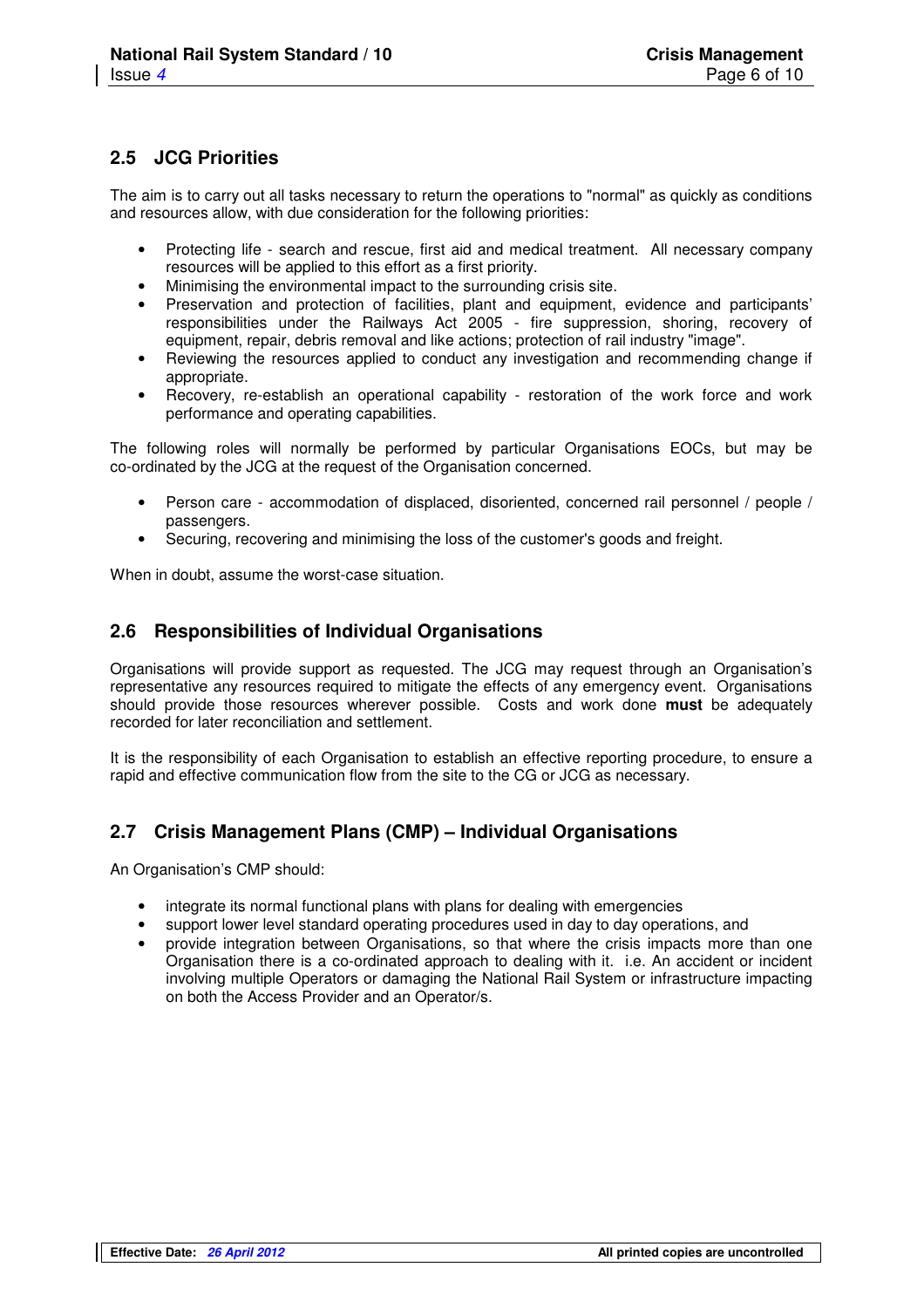## **3. CRISIS MANAGEMENT PREPAREDNESS**

#### **3.1 Preplanning**

In order to be prepared for a crisis, all Organisations are expected to:

- complete emergency planning within their area of responsibility
- produce and review their own CMP, and ensure it is in accordance with these guidelines
- establish a line of succession for each position considered key to operations
- keep KiwiRail advised of contact details for their JCG representatives

## **3.2 Annual Testing and Evaluation**

All Organisations must:

- ensure one or more elements of their own CMP and procedures are tested annually (this may occur as part of the annual JCMP test), and
- participate when reasonably requested by KiwiRail in an annual test of the Joint Crisis Management Plan, Joint Crisis Group and one or more elements of the NRS emergency procedures.

## **4. CRISIS AFFECTING A SINGLE ORGANISATION**

An Organisation's JCG representatives and its EOC will act alone in the event of a crisis affecting only that Organisation, e.g. a major failure of an Organisation's Information Management system impacting on that Organisation only.

## **5. JOINT CRISIS MANAGEMENT**

This covers any significant incident or accident involving more than one Organisation on the National Rail System.

In a crisis situation that requires activation of the JCMP an Organisation might be:

- Jointly affected in conjunction with another Organisation
- Be one of a number of Organisations affected (Organisations may have to wait in line for outside resources)
- Not be affected (Organisations may be able to assist others that are affected)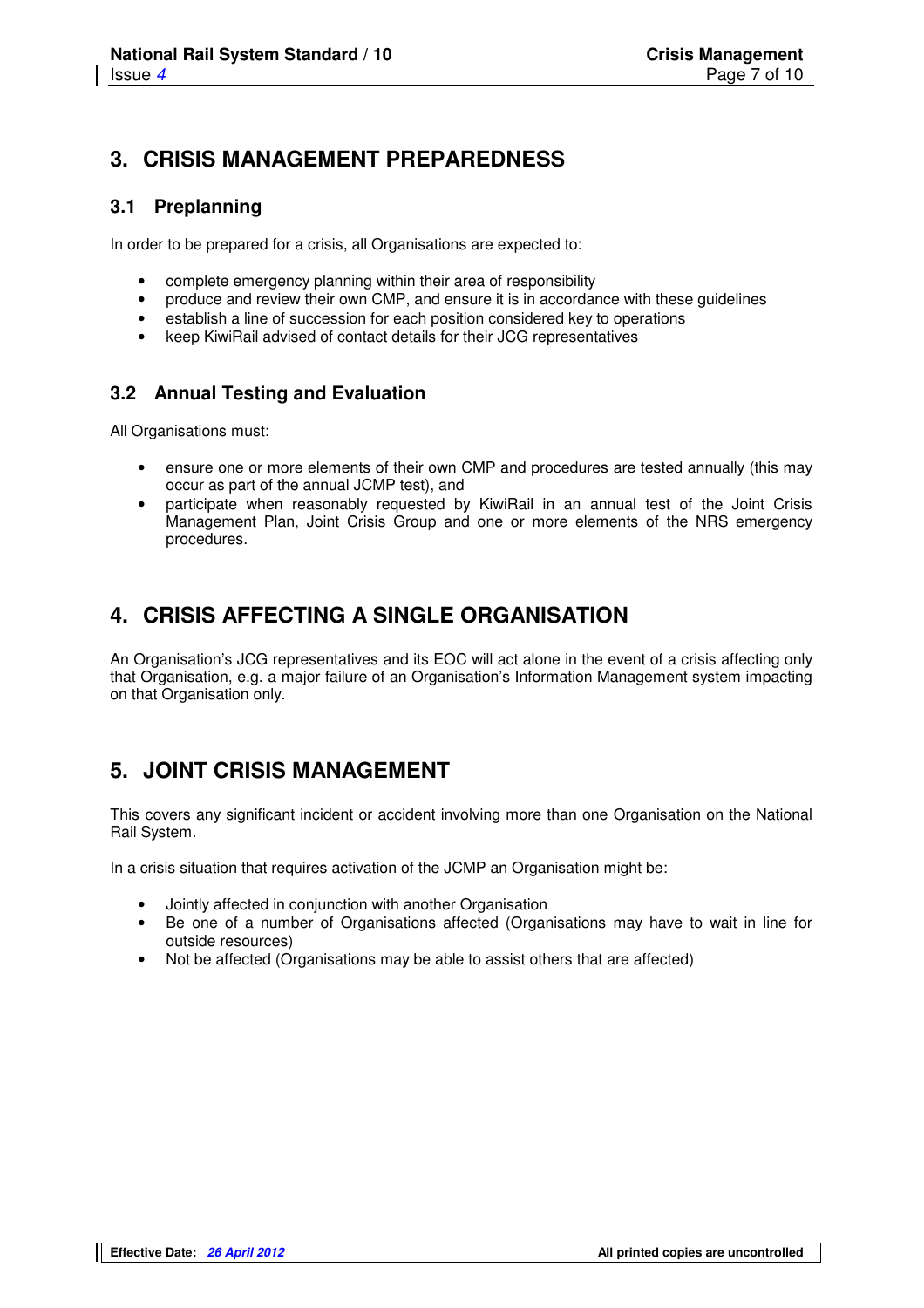## **6. ACTIVATION OF JOINT CRISIS MANAGEMENT PLAN (JCMP)**

#### **6.1 Significant Incidents Requiring Activation**

Significant incidents and accidents that may require activation of the JCMP would involve:

- Multiple casualties (public, rail personnel or contractors), or
- significant or potentially significant impact on commercial operations, business profitability, environment, community, public image, legal liability and loss potential.

#### **6.2 Notification of Significant Incidents**

All significant incidents that could activate this CMP must be reported immediately to the Access Providers Network Control Centre.

A crisis situation may result in activation of all or any part of the JCMP.

#### **6.3 Responsibility for Activation**

Usually the Access Provider will activate the JCMP. However, in some circumstances an Operator may require JCMP activation and request the Access Provider to do so.

Only those Organisations affected will be represented on JCG.

#### **The Access Provider:**

- must notify the JCG representatives of the Organisations affected that the JCMP has been activated, and
- must direct operations as described in NRSS / 5 Occurrence Management.

#### **Each Organisation:**

- The Lead JCG representative (alternate when not available) is responsible for notifying their key stakeholders that the JCMP has been activated.
- The CEO or nominee of each Organisation involved will be responsible for informing its Directors and other stakeholders of the declaration of a joint crisis.
- All Organisations will be responsible for advising their own personnel of the crisis

#### **6.4 Linkage between JCG and Parent Organisations**

An Organisation's lead representative on the JCG is responsible for ensuring communications between the JCG and their parent Organisation. No person will direct personnel or commit expenditure for an Organisation they are not employed by, unless expressely authorised by that organisation.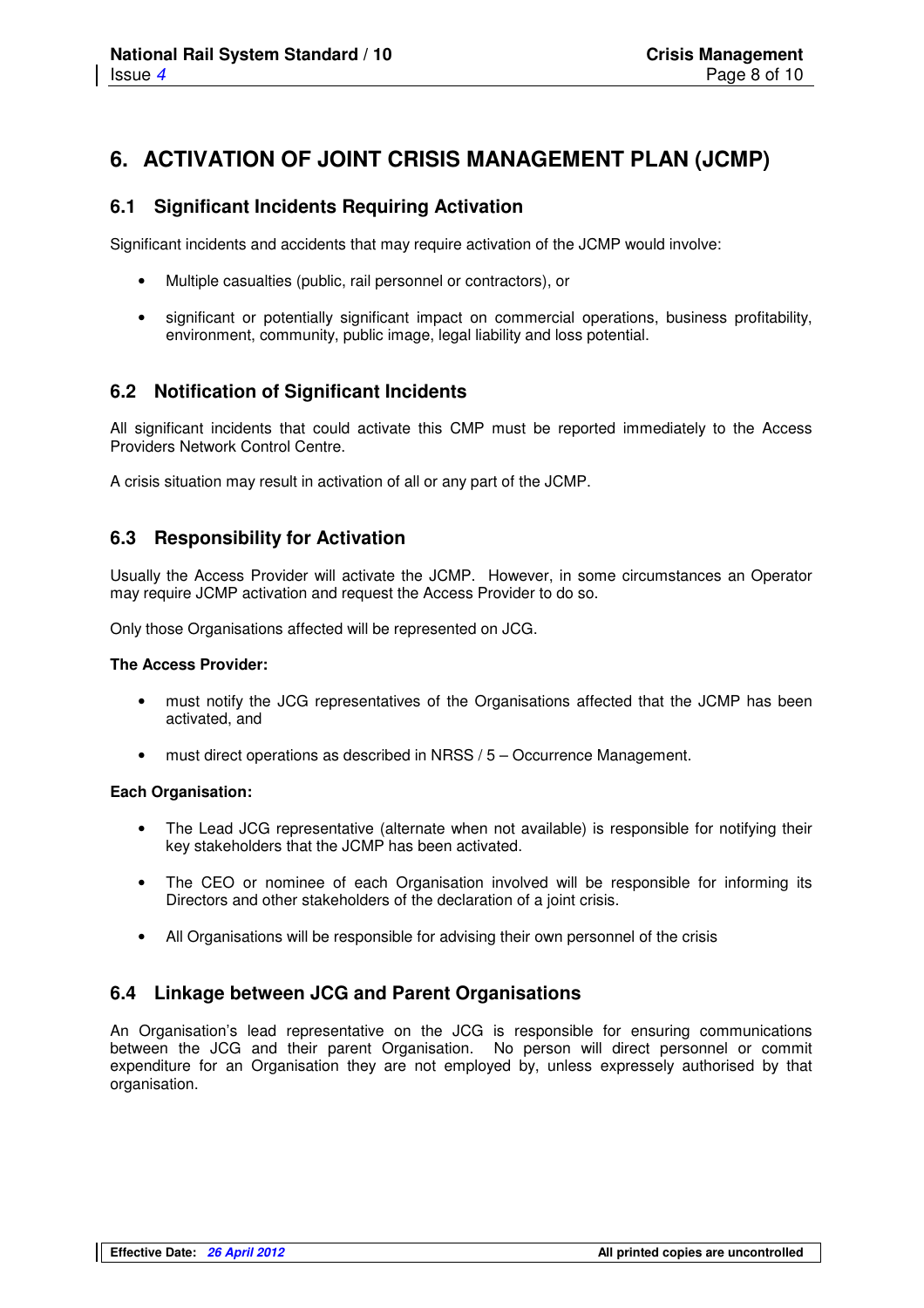## **7. MEDIA INFORMATION**

The JCG will work together to manage media information but not itself make announcements.

It will prioritise and manage the release of information in the best interests of public safety, and the best interests of Organisations and the wider public, in that order.

All media statements will be made by Organisation's CEOs, or their nominees. No statements are to be released without the knowledge of the JCG.

All media briefings, public information, and information for rail personnel will be undertaken with the knowledge of the JCG and organised by the relevant Organisation.

## **8. RAIL INCIDENT CONTROLLER AND INVESTIGATORS**

The responsibilities of the Rail Incident Controller and any Investigators are detailed in NRSS / 5 -Occurrence Management.

## **9. CIVIL DEFENCE OR NATIONAL EMERGENCY**

In the event of the declaration of a state of civil defence emergency or national emergency, KiwiRail, through its representative on the Transport Response Team, will liaise with the Ministry of Civil Defence and Emergency Management National Crisis Management Centre (NCMC). The Transport Response Team, which comprises Ministry of Transport staff and representatives from transport agencies, will gather situation and status information, and provide advice (to the Minister of Transport and the NCMC) on response and recovery priorities, resources, and recommendations.

KiwiRail's Transport Response Team representative will be the single point of liaison between the JCG and the NCMC.

For regional emergencies, and where the JCG has not been convened, individual organisation's may have a direct linkage with the Regional Civil Defence Operational Headquarters via their own EOC Manager.

## **10. BUSINESS AS USUAL**

During crisis situations it is likely that only a part of the National Rail System will be affected. Organisations continuing to operate on other parts of the National Rail System must ensure that technical, operational, and safety management resources are maintained for the continuance of safe operations.